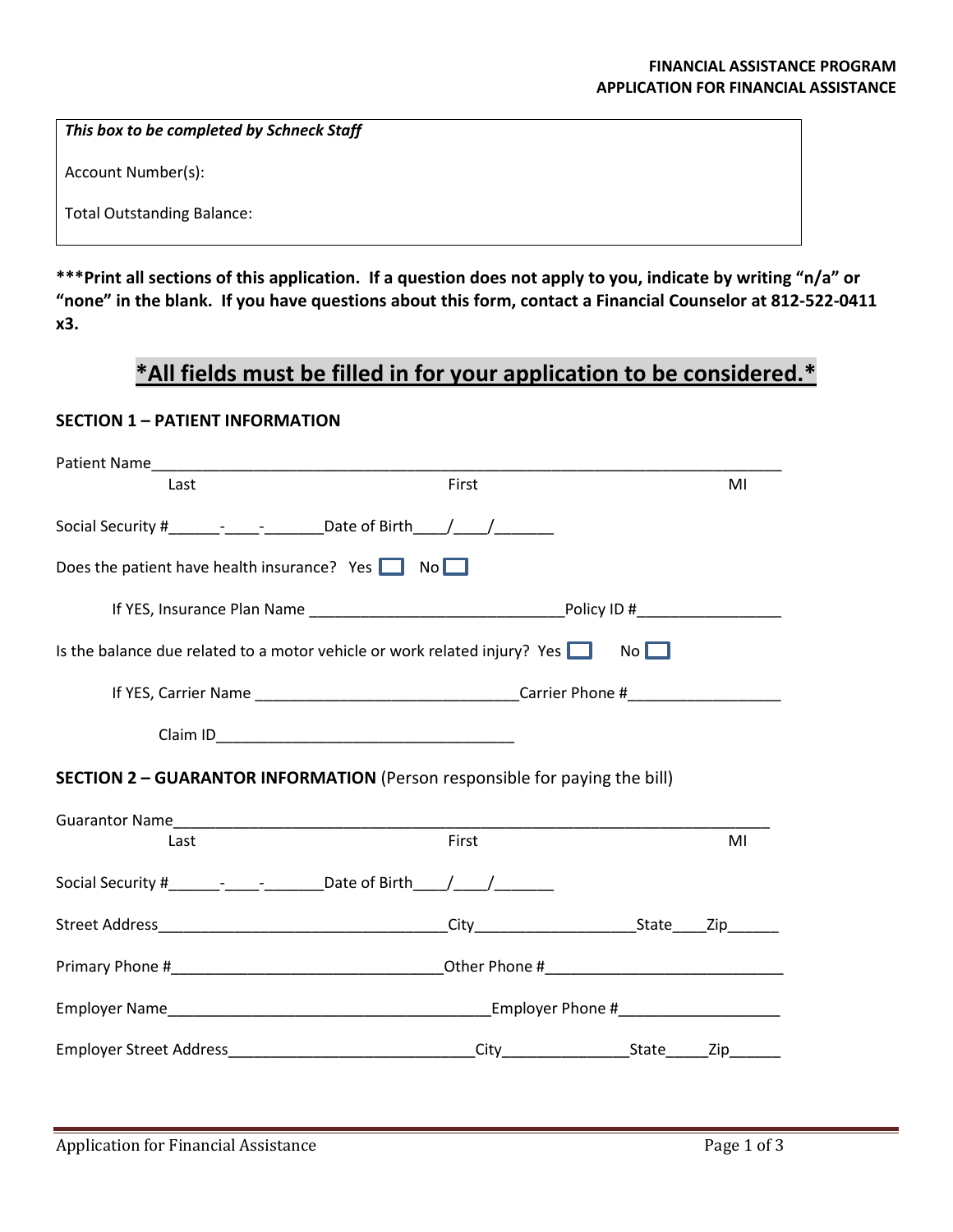**SECTION 3 – HOUSEHOLD INFORMATION** (List all related persons that constitute one taxable unit.)

| <b>Name</b> | Age | <b>Relationship to</b><br><b>Patient</b> | <b>Employer Name</b> | <b>Other Income</b><br>(Social Security/<br>Disability/<br>Unemployment/<br>Pension/Child<br>Support/<br>Alimony/Rental<br>Interest/Other) |
|-------------|-----|------------------------------------------|----------------------|--------------------------------------------------------------------------------------------------------------------------------------------|
| 1)          |     | Patient                                  |                      |                                                                                                                                            |
| 2)          |     |                                          |                      |                                                                                                                                            |
| 3)          |     |                                          |                      |                                                                                                                                            |
| 4)          |     |                                          |                      |                                                                                                                                            |
| 5)          |     |                                          |                      |                                                                                                                                            |
| 6)          |     |                                          |                      |                                                                                                                                            |

**SECTION 4 – SUPPORTING DOCUMENTATION CHECKLIST** (Copies of all applicable supporting documentation must be provided for your application to be considered. Documents will *not* be returned.)

| X | <b>Supporting Documentation</b>                                                              |
|---|----------------------------------------------------------------------------------------------|
|   | Last three months' pay stubs for all household earners                                       |
|   | Most recent federal tax return for all family members (i.e. 1040, 1040A, or 1040EZ, not W-2) |
|   | Three most recent bank statements (checking, savings, investments, retirement, etc.) for all |
|   | family members. All bank statements must contain transaction detail.                         |
|   | Unemployment eligibility or denial letter                                                    |
|   | Year to date business records showing allowable IRS income and expense for all self-         |
|   | employment, rental income, and/or farm income                                                |
|   | Legal decree showing tax dependent eligibility and court ordered income                      |
|   | Statement and contact information from any individuals assisting with living expenses        |